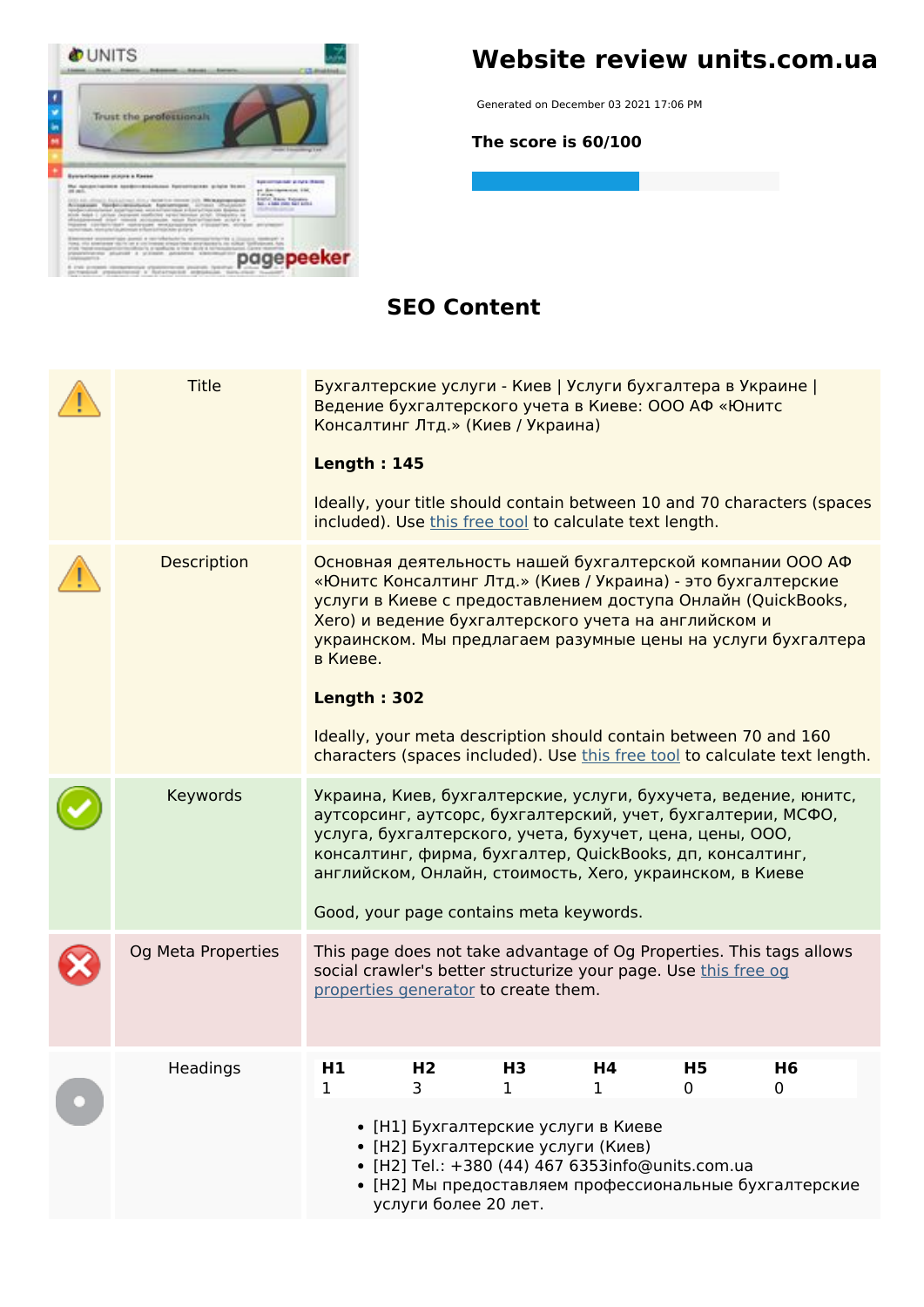### **SEO Content**

|                        | • [НЗ] ул. Дегтяревская, ЗЗА, 7 этаж, 03057, Киев, Украина.<br>• [Н4] ООО АФ «Юнитс Консалтинг Лтд.»Профессиональные<br>бухгалтерские услуги в Киеве                           |
|------------------------|--------------------------------------------------------------------------------------------------------------------------------------------------------------------------------|
| Images                 | We found 7 images on this web page.<br>2 alt attributes are empty or missing. Add alternative text so that<br>search engines can better understand the content of your images. |
| <b>Text/HTML Ratio</b> | Ratio: $4\%$<br>This page's ratio of text to HTML code is below 15 percent, this means<br>that your website probably needs more text content.                                  |
| Flash                  | Perfect, no Flash content has been detected on this page.                                                                                                                      |
| <b>Iframe</b>          | Great, there are no Iframes detected on this page.                                                                                                                             |

## **SEO Links**

|  | <b>URL Rewrite</b>                | Good. Your links looks friendly!                          |
|--|-----------------------------------|-----------------------------------------------------------|
|  | Underscores in the<br><b>URLs</b> | Perfect! No underscores detected in your URLs.            |
|  | In-page links                     | We found a total of 40 links including 2 link(s) to files |
|  | <b>Statistics</b>                 | External Links: noFollow 0%                               |
|  |                                   | External Links: Passing Juice 97.5%                       |
|  |                                   | Internal Links 2.5%                                       |

# **In-page links**

| <b>Anchor</b>     | <b>Type</b> | Juice         |
|-------------------|-------------|---------------|
| Главная           | External    | Passing Juice |
| О компании        | External    | Passing Juice |
| Политика компании | External    | Passing Juice |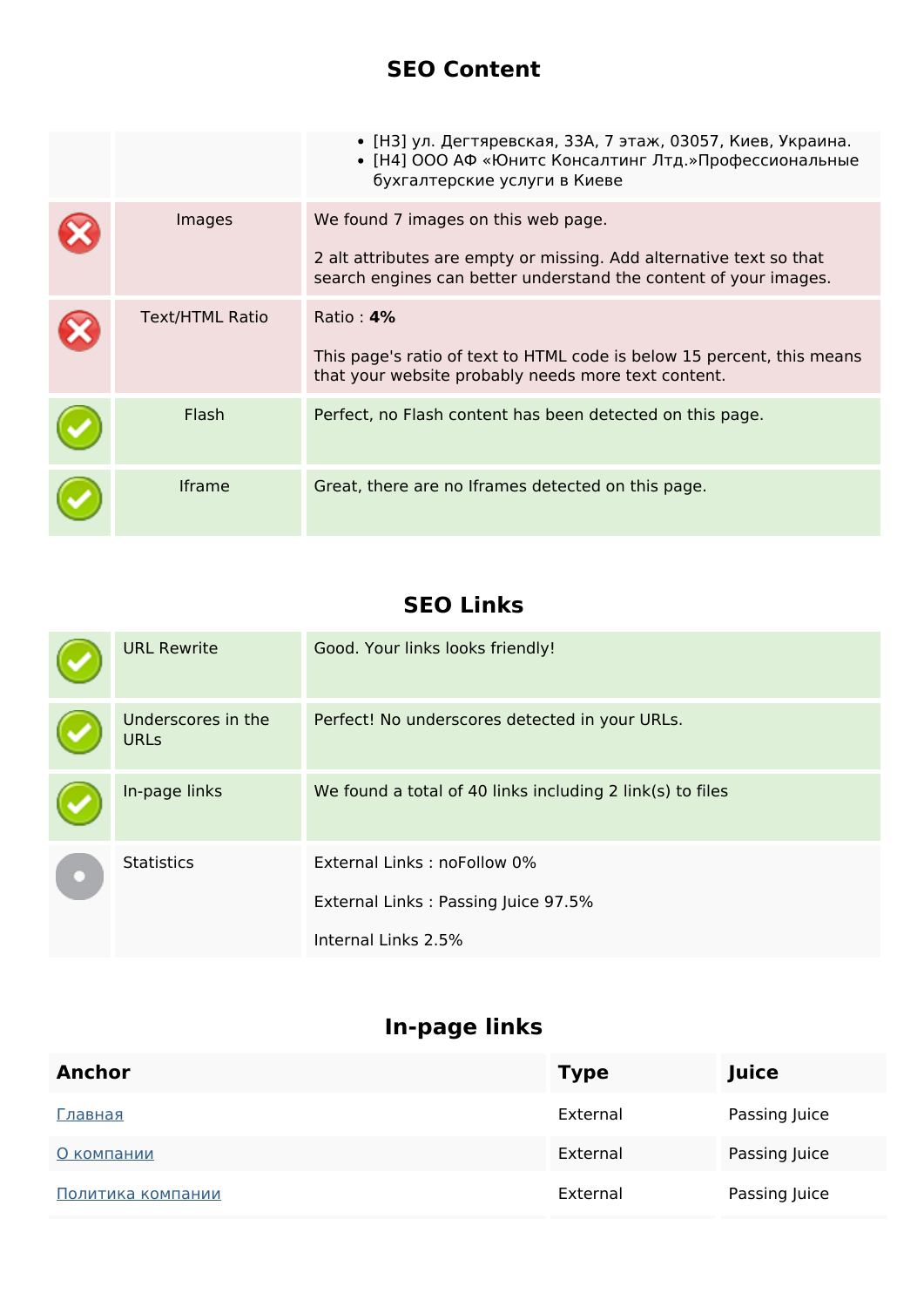# **In-page links**

| Контроль качества                                  | External | Passing Juice |
|----------------------------------------------------|----------|---------------|
| <b>Ассоциация IAPA</b>                             | External | Passing Juice |
| Экологическая политика                             | External | Passing Juice |
| <u>Услуги</u>                                      | External | Passing Juice |
| Due diligence                                      | External | Passing Juice |
| Бухгалтерские услуги                               | External | Passing Juice |
| Расчет заработной платы                            | External | Passing Juice |
| <u>Финансовая отчетность</u>                       | External | Passing Juice |
| <u>Бюджетирование</u>                              | External | Passing Juice |
| Налоговые услуги                                   | External | Passing Juice |
| <u>Инвентаризация</u>                              | External | Passing Juice |
| <b>Xero Accounting</b>                             | External | Passing Juice |
| <b>QuickBooks Online</b>                           | External | Passing Juice |
| <u>Клиенты</u>                                     | External | Passing Juice |
| Информация                                         | External | Passing Juice |
| Обзоры                                             | External | Passing Juice |
| Бухучет в Украине                                  | External | Passing Juice |
| Ресурсы в сети                                     | External | Passing Juice |
| Карьера                                            | External | Passing Juice |
| <u>Контакты</u>                                    | External | Passing Juice |
| Eng                                                | External | Passing Juice |
| <u>Укр</u>                                         | External | Passing Juice |
| в Украине                                          | External | Passing Juice |
| Кодекса этики профессиональных бухгалтеров         | External | Passing Juice |
| <u> Международной Федерации Бухгалтеров (IFAC)</u> | External | Passing Juice |
| Бухгалтерские услуги - Киев, Украина               | External | Passing Juice |
| Карта сайта                                        | Internal | Passing Juice |
| Правила использования материалов :                 | External | Passing Juice |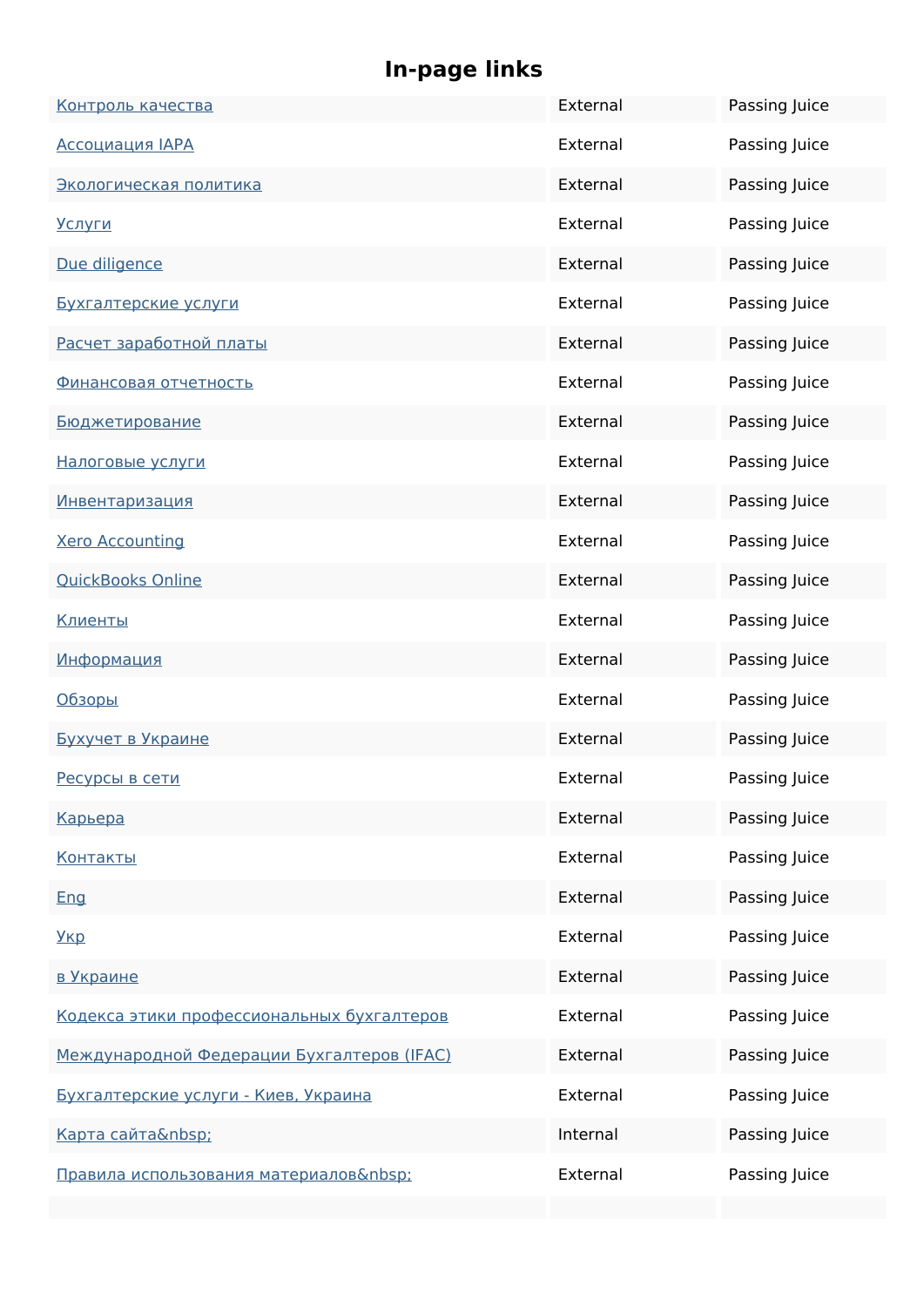## **In-page links**

| Политика конфиденциальности                       | External | Passing Juice |
|---------------------------------------------------|----------|---------------|
| Киев                                              | External | Passing Juice |
| <b>Accounting firm Kiev</b>                       | External | Passing Juice |
| <b>Accounting Services</b>                        | External | Passing Juice |
| <b>Payroll Ukraine</b>                            | External | Passing Juice |
| Smartsheet                                        | External | Passing Juice |
| <b>Xero Services</b>                              | External | Passing Juice |
| Russian-speaking QuickBooks Accountant in Ukraine | External | Passing Juice |
| <b>Company Formation in Ukraine</b>               | External | Passing Juice |

## **SEO Keywords**

| Keywords Cloud | украина бухгалтерские accounting<br><b>КИЕВЕ КИЕВ и испоре ведение</b> учета<br>quickbooks УСЛУГИ |
|----------------|---------------------------------------------------------------------------------------------------|
|                |                                                                                                   |

## **Keywords Consistency**

| <b>Keyword</b> | <b>Content</b> | <b>Title</b> | <b>Keywords</b> | <b>Descripti</b><br>on | <b>Headings</b> |
|----------------|----------------|--------------|-----------------|------------------------|-----------------|
| услуги         | 6              |              |                 |                        |                 |
| бухгалтерские  | 4              |              |                 |                        |                 |
| киеве          | 4              |              |                 |                        |                 |
| киев           | $\overline{4}$ |              |                 |                        |                 |
| accounting     | 3              | ×            | ×               | ×                      | ×               |

## **Usability**

| Url     | Domain: units.com.ua<br>Length: $12$ |
|---------|--------------------------------------|
| Favicon | Great, your website has a favicon.   |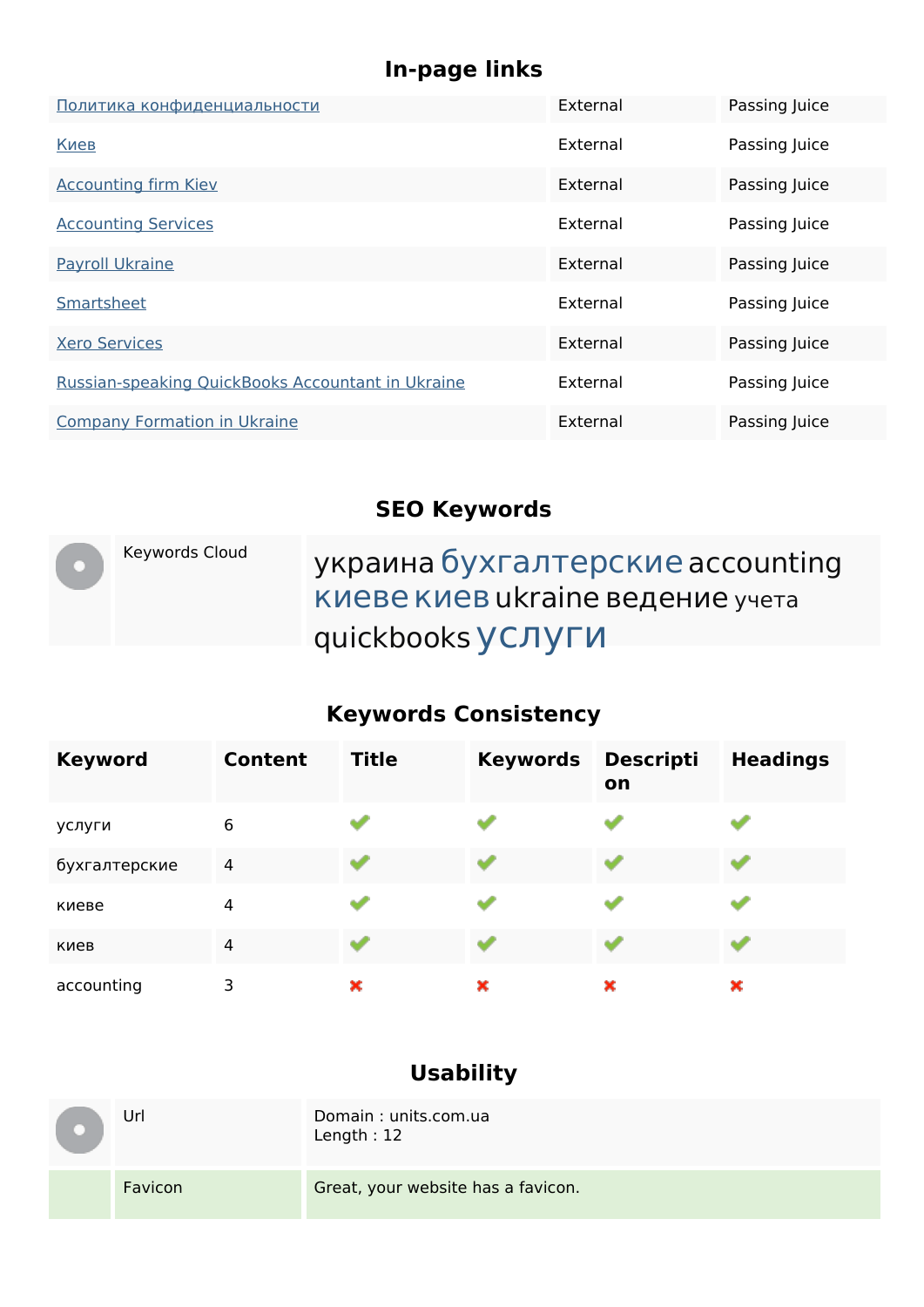## **Usability**

| Printability       | We could not find a Print-Friendly CSS.           |
|--------------------|---------------------------------------------------|
| Language           | Good. Your declared language is ru.               |
| <b>Dublin Core</b> | This page does not take advantage of Dublin Core. |

#### **Document**

| Doctype                | XHTML 1.0 Transitional                                                                                                                                                                                                                                                |  |  |
|------------------------|-----------------------------------------------------------------------------------------------------------------------------------------------------------------------------------------------------------------------------------------------------------------------|--|--|
| Encoding               | Perfect. Your declared charset is UTF-8.                                                                                                                                                                                                                              |  |  |
| <b>W3C Validity</b>    | Errors: 35<br>Warnings: 14                                                                                                                                                                                                                                            |  |  |
| <b>Email Privacy</b>   | Warning! At least one email address has been found in the plain text.<br>Use free antispam protector to hide email from spammers.                                                                                                                                     |  |  |
| <b>Deprecated HTML</b> | Great! We haven't found deprecated HTML tags in your HTML.                                                                                                                                                                                                            |  |  |
| <b>Speed Tips</b>      | Excellent, your website doesn't use nested tables.<br>Perfect. No inline css has been found in HTML tags!<br>Great, your website has few CSS files.<br>Perfect, your website has few JavaScript files.<br>Too bad, your website does not take advantage of gzip.<br>× |  |  |

### **Mobile**

| <b>Mobile Optimization</b> |   | $\frac{\cancel{x}}{\cancel{x}}$ Apple Icon |
|----------------------------|---|--------------------------------------------|
|                            | × | Meta Viewport Tag                          |